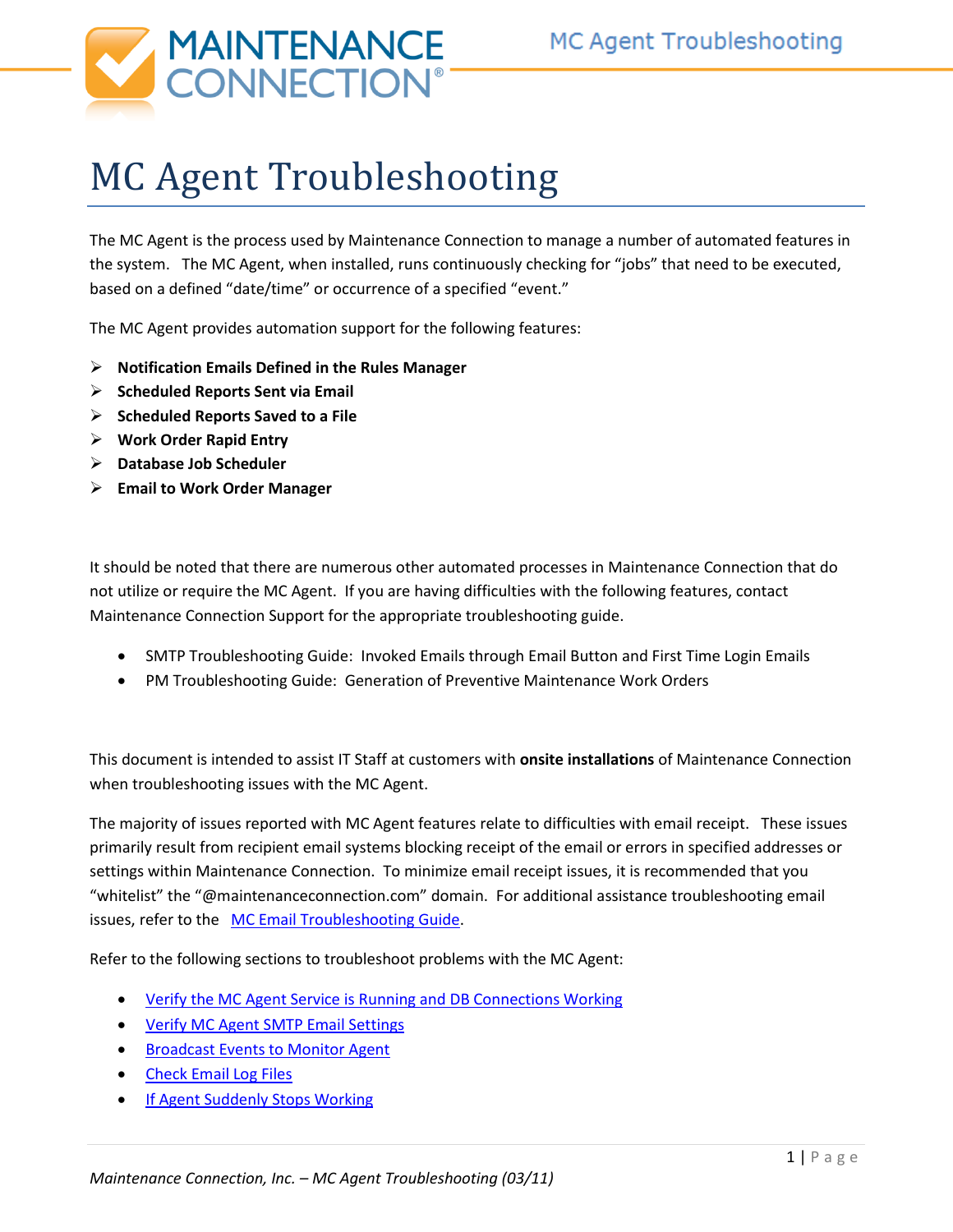

## **Verify the MC Agent is Installed and Running**

The MC Agent is an optional feature of Maintenance Connection. If the features of the MC Agent have never worked in your organization, you should first verify that the agent was purchased and is properly installed.

 $\triangleright$  Locate the service in the Programs Folder on your web server:



*Note: An MC Agent Setup Icon may also have been placed on the server desktop during installation.*

The **MC Agent Service Dialog** should display, defaulted to the Event Log Tab. Click on the **Status Tab** at the top of the dialog. If the MC Agent Service was installed successfully, options (buttons) on the right will display to "Uninstall" and "Stop (or Start) Service" as shown in the following example.

| <b>Maintenance</b>                            | <b>Connection</b><br><b>Agent Service™</b> | Settings<br>Close                                                         |  |
|-----------------------------------------------|--------------------------------------------|---------------------------------------------------------------------------|--|
| <b>Status</b>                                 | Event Log                                  |                                                                           |  |
| -Run as a Windows Application:                |                                            | <b>Run as a Windows Service:</b>                                          |  |
| Automatically start upon loading this dialog. |                                            | The Agent Service will run under which account?<br>LocalSystem<br>Account |  |
|                                               | Start                                      | <b>▽</b> System Account<br>Password:<br>Uninstall Service<br>Stop Service |  |
| <b>Status: Not Running</b>                    |                                            | <b>Status: Running</b>                                                    |  |

If the agent has not been installed, a button to "**Install Service**" will be displayed (instead of "Uninstall"). If the button indicates "**Install Service**", contact Maintenance Connection Support for assistance in correctly installing the agent.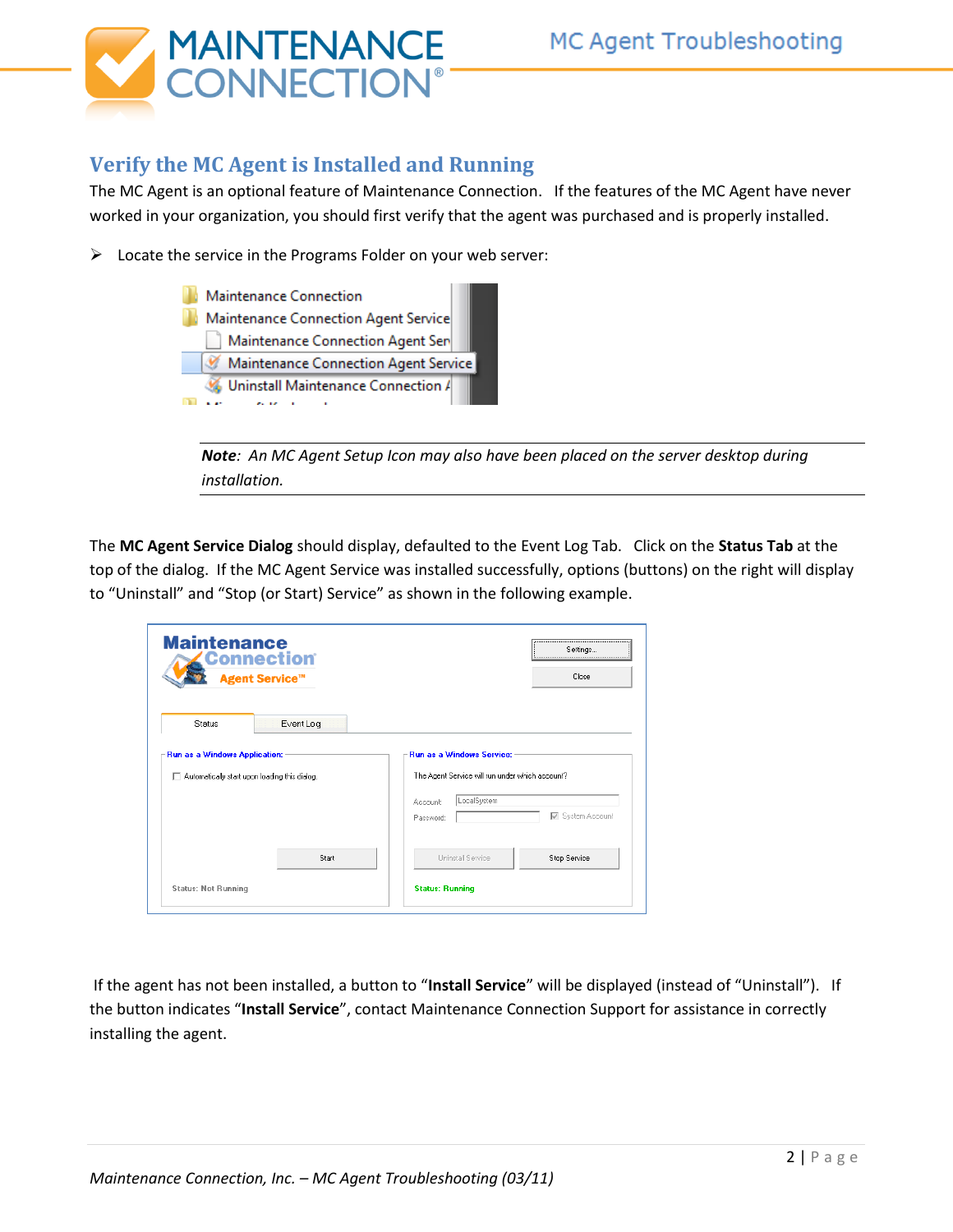

#### <span id="page-2-0"></span>**Verify the MC Agent Service is Running and DB Connections Working**

If no MC Agent functions are working and you wish to verify that the agent is running.

- Click on the Status Tab at the top of the MC Agent dialog and verify that the section on the right labeled "Run as a Windows Service" has a green message that indicates: Status: Running.
- If the service is not running, the lower right of the dialog will appear as follows:

| <b>Uninstall Service</b>   | <b>Start Service</b> |
|----------------------------|----------------------|
| <b>Status: Not Running</b> |                      |

To start the service, click the "**Start Service**" Button. If the service does not start from this selection (nothing happens), you may need to start the service from Windows Services. To start from Windows Services:

- Open Windows Services (Control Panel->Administrative Tools->Services).
- Scroll to "Maintenance Connection Agent Service".
- Select this service and click the "**Start**" option on the left:



 $\triangleright$  Once the service is running, options will display to Stop and Restart the service:

| <b>Maintenance Connection Agent</b> |
|-------------------------------------|
| <b>Service</b>                      |
|                                     |

Stop the service Restart the service

> *Note: If changes have been made to your server environment, you may wish to "Stop" and then "Restart" the service.*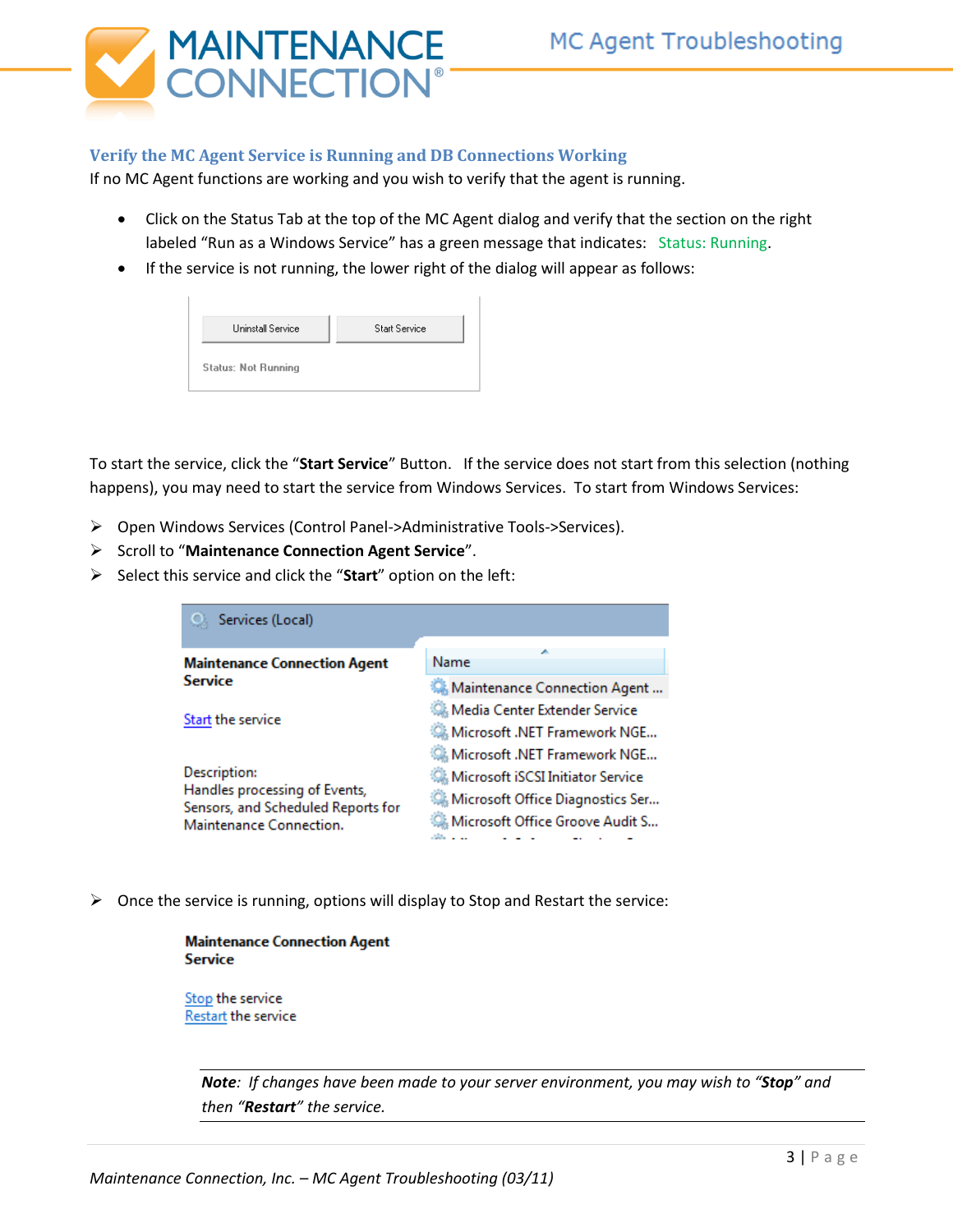

#### **Verify Database Connections**

Once you have verified that the service is running, check to ensure the Database Connections are working:

Click the **Settings** Button in the upper right of the MC Agent Setup dialog:



- $\triangleright$  The Settings Dialog will come forward.
- Click the **Apply/Verify** Button in the Database Server Settings Section on the left side of the dialog:

| <b>Agent Service™</b>                |                  |  |  |  |
|--------------------------------------|------------------|--|--|--|
| <b>Database Server Settings:</b>     |                  |  |  |  |
| SQL Server                           | [local]          |  |  |  |
| Multiple Instances of<br>SQL Server? | No               |  |  |  |
| Named Instance:                      |                  |  |  |  |
| Port                                 | 1433             |  |  |  |
| Named Pipes:                         | Yes              |  |  |  |
| Database Name:                       | mcRegistrationSA |  |  |  |
| Integrated Security:                 | No.              |  |  |  |
| Heer ID:                             | mczar            |  |  |  |
| Password                             | <b>XXXXX</b>     |  |  |  |

 $\triangleright$  If the agent service can connect to the database, a message similar to the following will display:



If a message to the contrary appears, contact Maintenance Connection Support.

### <span id="page-3-0"></span>**Verify MC Agent SMTP Email Settings**

If no emails are being received (not just for particular recipients), you should check the Email Settings in the MC Agent Service:

- Click the **Settings** Button at the top of the MC Agent Setup dialog:
- $\triangleright$  The MC Agent Settings Dialog will display.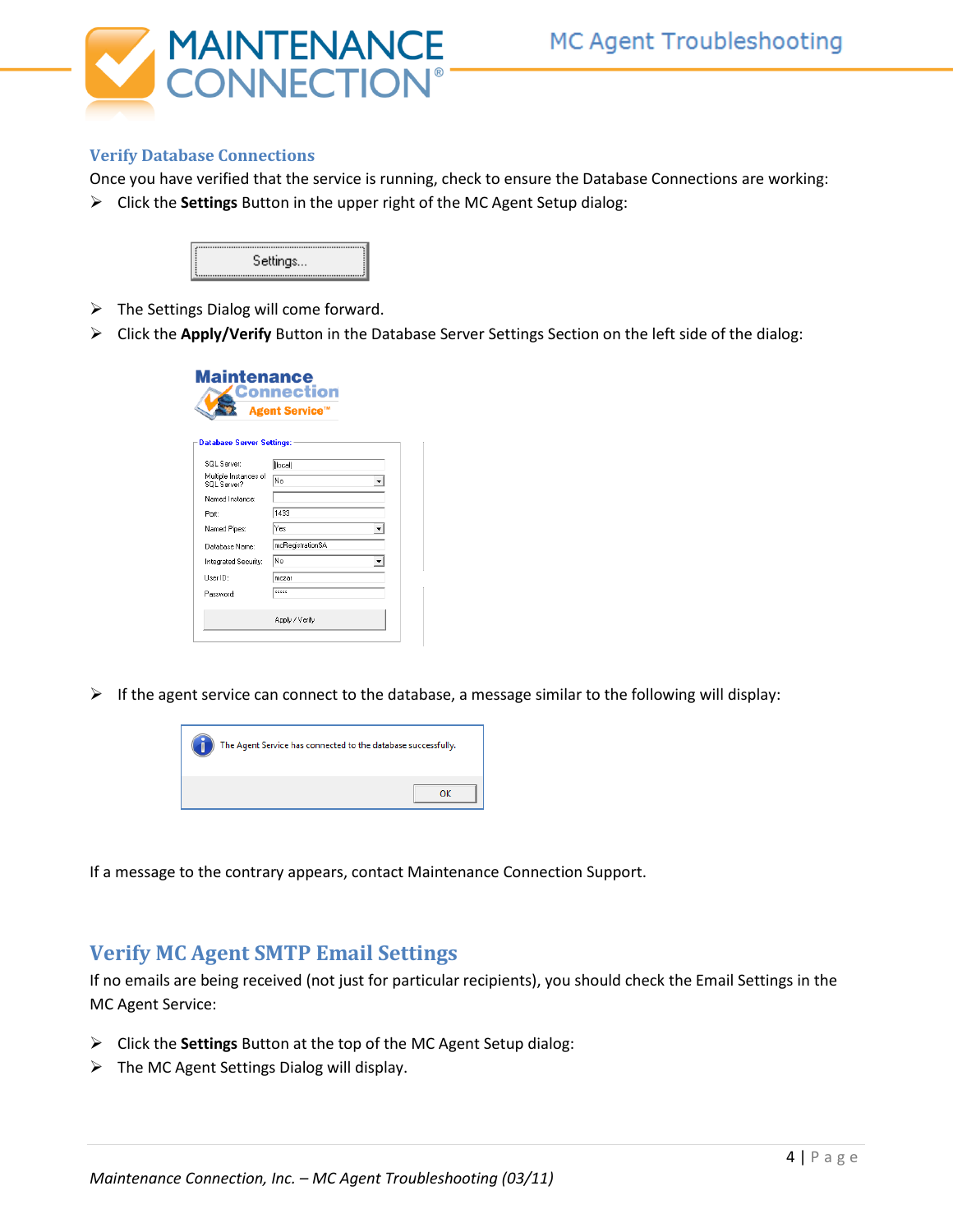

 Verify that the SMTP Server Settings are accurate for your email server. On some systems, it is important to have a valid User Name/Password specified.

| Mail Server:     | smtp.emailsrvr.com |
|------------------|--------------------|
| Port:            | 25                 |
| Liser Name:      | jsmith@xzy.com     |
| Password:        | <b>xxxxxxxxx</b>   |
| Log SMTP Emails? | Yes                |
|                  | Apply / Verify     |

 Click the **Apply/Verify** Button to send a test email. You will be prompted to specify an email address to use for a test email.

| Please enter an Email address below to test the SMTP Server | Send   |
|-------------------------------------------------------------|--------|
| Email Address:                                              | Cancel |

- Enter a valid email address and click **Send**.
- $\triangleright$  If the email is sent successfully, a confirming message will appear:



*Note: If an error message appears, recheck your SMTP settings or contact Maintenance Connection Support.* 

 $\triangleright$  Verify that the message was received by the listed recipient. If the test message was sent successfully, but not received by the recipient, this is an indication that emails are being blocked or interpreted as spam. That is, the email was successfully processed through Maintenance Connection, but later blocked by an email system.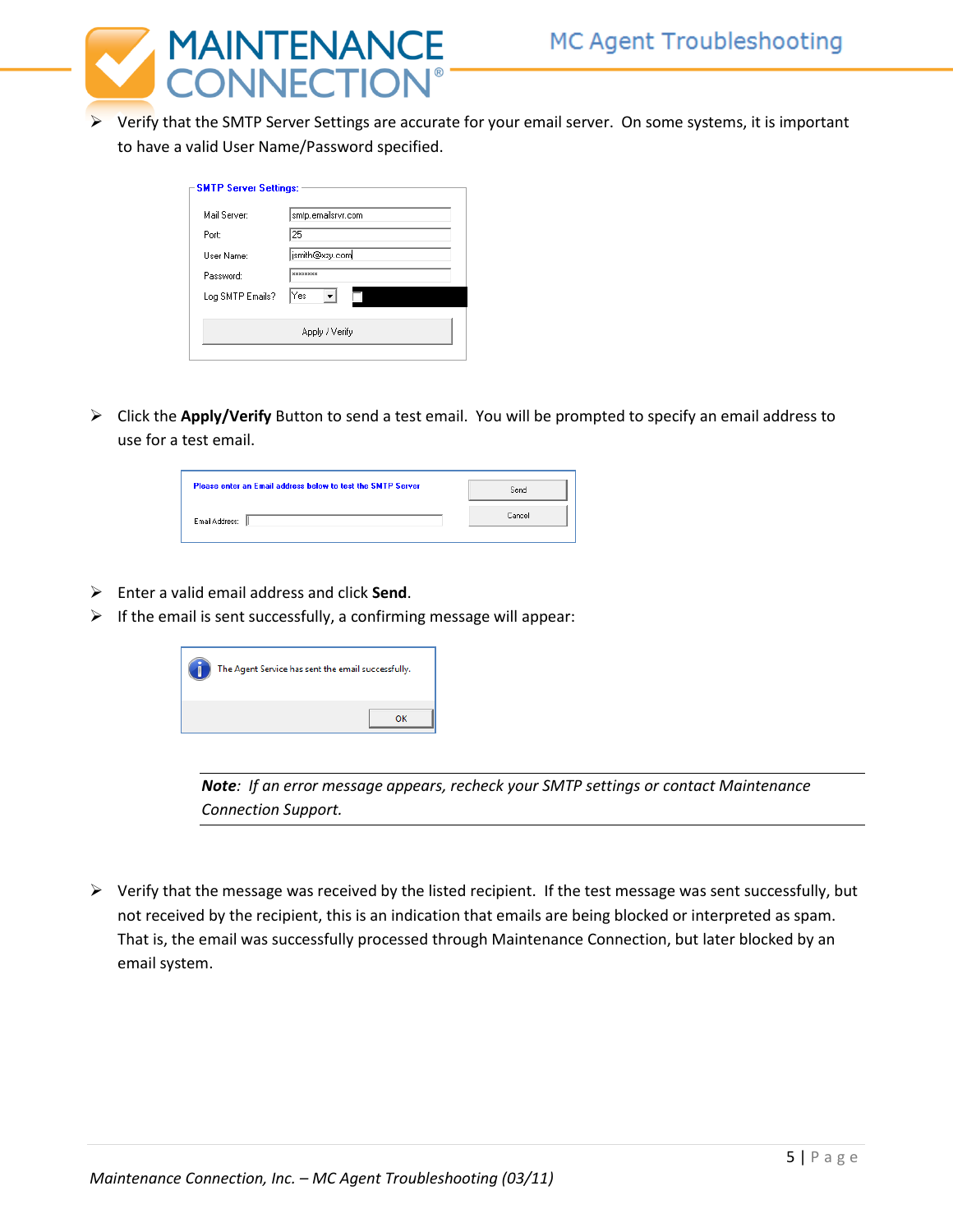

## <span id="page-5-0"></span>**Broadcast Events to Monitor Agent**

An option in the MC Agent Tool allows you to monitor events and errors occurring with the agent.

*Note: Since this option involves broadcasting UDP messages across your network, you may wish to turn the setting off after testing. If this option does not work in your environment proceed to the section o[n Check Log Files](#page-5-1) for further troubleshooting.*

To monitor agent events:

- Click the **Event Log Tab** at the top of the MC Agent Setup dialog:
- $\triangleright$  Click the Broadcast Events Indicator at the bottom of the dialog.

□ Broadcast Agent Events

- $\triangleright$  In a minute or so, events should display in the dialog, providing hints as to problems that may be occurring. Watch for messages regarding sent emails or connection failures.
- $\triangleright$  If no information of assistance is provided, proceed to check the email logs as defined below.

### <span id="page-5-1"></span>**Check Log Files**

Once you have verified that the **SMTP Email Settings are correctly set**, you can check the log files to further troubleshoot:

- $\triangleright$  First, verify that the MC Agent Setup Dialog is set to "Log SMTP Emails" by opening the MC Agent Setup Tool and clicking the **Settings** Button at the top of the MC Agent Setup dialog.
	- Ensure the "Log SMTP Emails?" indicator is set to "Yes"

| Mail Server:     | smtp.emailsrvr.com |
|------------------|--------------------|
| Port             | 25                 |
| User Name:       | jsmith@xzy.com     |
| Password:        | Materialene        |
| Log SMTP Emails? | Yes                |

 $\triangleright$  Then check the Log Files for recent emails: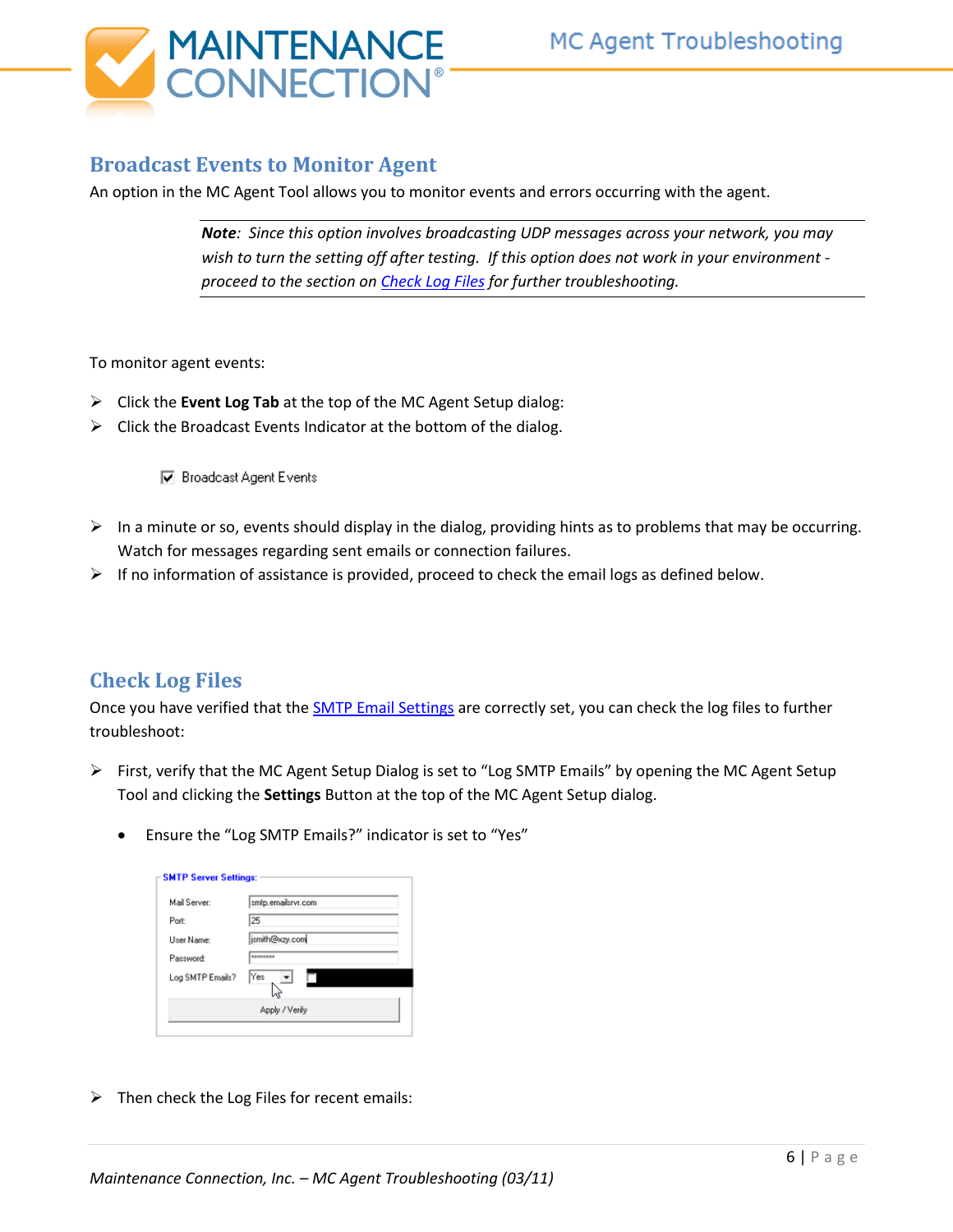

- First, check the records in the Notification Rules Log File (**MCAutoEmail -** includes all notification emails sent from Rules Manager):
- Open the SQL Administrator Tool (**Applications->SQL Administrator**)
- Select the **Query Analyzer** option on the left and enter:

SELECT TOP 25 \* FROM MCAutoEmail ORDER BY MCAutoEmailPK DESC

- Check the values in the Processed Field.
	- A value of "C" (complete) indicates that the email was processed and sent to the recipient. That is, the email was processed successfully through Maintenance Connection, but later blocked by a recipient email server.
	- A value of "P" (processing) indicates that the record is still waiting to process (was not able to process). This value is indicative of a problem with SMTP or mail server settings, as the agent attempted to communicate with the SMTP server but did not receive a successful response.
	- **A** value of "N" (needs to be processed) indicates that the notification has not begun to process. This could indicate that the agent is not running or properly installed.
- You can also check the Email Log File (**MCEmailLog**) to obtain additional information about errors encountered when attempting to generate an email. The file includes all email transactions that the agent has attempted (scheduled reports and notifications from rules manager). Email logging must be turned on in the MC Agent Service in order to have records saved into the log file.
	- From the Query Analyzer, enter:

SELECT TOP 25 \* FROM MCEmailLog ORDER BY EmailLogPK DESC

- Check the value in the "Success" bit field (one of last columns) to determine if the email succeeded.
- If the email did not succeed (0), the ERROR column to the right of the "Success" column may provide a useful description of the failure for debugging purposes.

If the troubleshooting steps defined have not provided you with enough information to address the issue, contact Maintenance Connection Support for assistance.